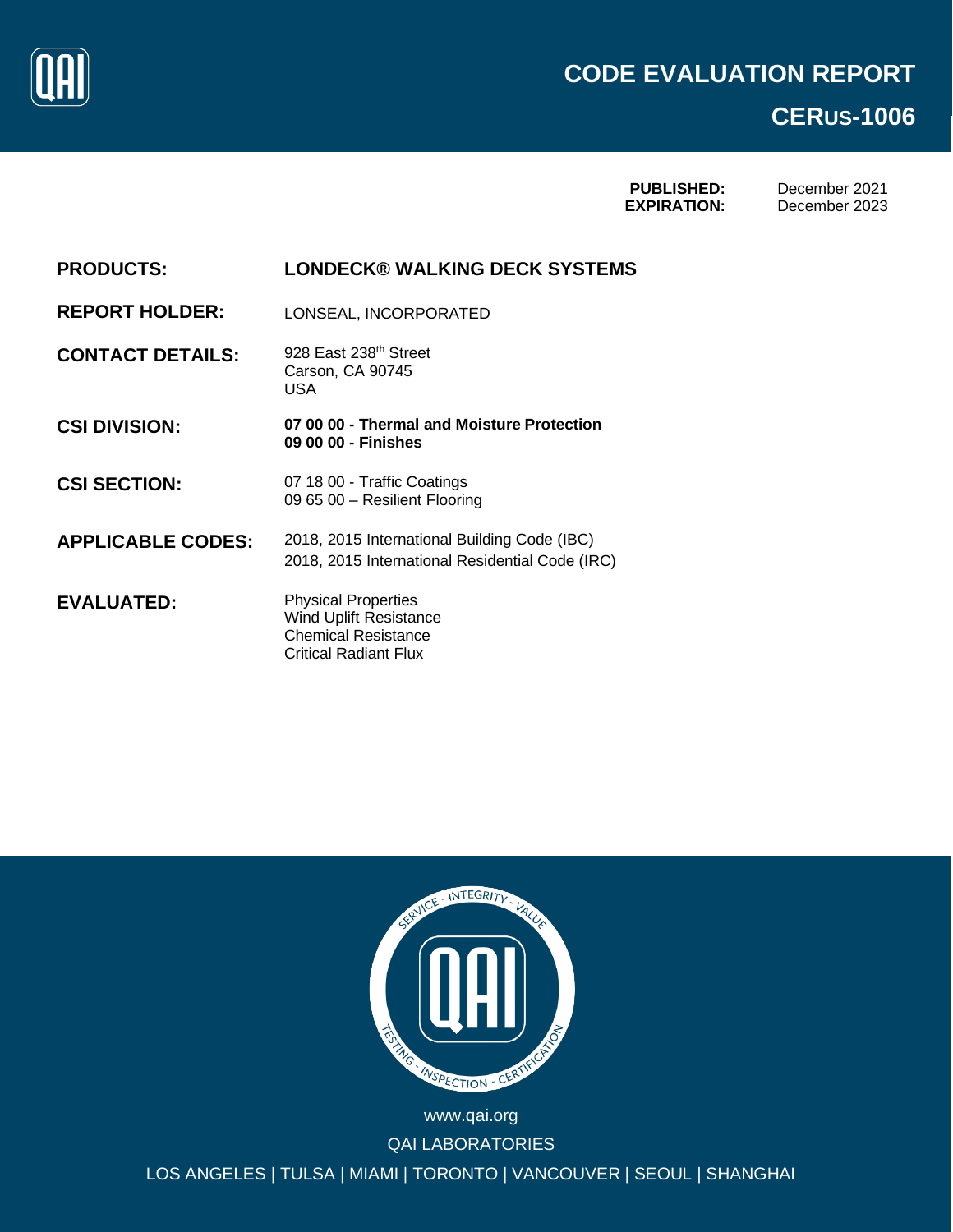

## **1.0 APPROVED FOR FOLLOWING:**

| APPROVED USE:           | Walking deck membranes for use in non-roof-fire classified<br>applications including adjacent to swimming pools.                      |  |
|-------------------------|---------------------------------------------------------------------------------------------------------------------------------------|--|
| APPROVED INSTALLATIONS: | The walking deck membranes included in this report are approved for<br>installation on code complying plywood or concrete substrates. |  |

## **2.0 DESCRIPTION:**

## **2.1 General:**

Londeck<sup>®</sup> is a composite polyvinyl chloride (PVC) walking deck membrane system for use as interior floor coverings, and as exterior walking decks subjected to pedestrian traffic, including areas adjacent to pools, spas, or other areas of potential chlorine exposure.

Londeck<sup>®</sup> walking deck systems consist of Londeck<sup>®</sup> PVC membrane products adhered to code compliant plywood or concrete substrates installed in accordance with Section 4.0 of this report. Lonsdeck® cementitious underlayment outlined in Section 2.4 of this report is optional and may be applied to the code complying substrate prior to adhesive application where substrate patching is required.

Londeck<sup>®</sup> walking deck systems are intended for applications subjected to pedestrian foot traffic only. Use of Londeck® for parking structures and areas of vehicular traffic are outside the scope of this report.

## **2.2 PVC Membranes**

**2.2.1 Londeck® :** Londeck® is a calendared PVC membrane composed of a color layer, backing layer and scrim cloth backing with a 0.08 inches (2.0 mm) total thickness. Londeck® is available in standard sizes of 6ft (1.8 m) or 8 ft 6 inches (2.6 m) width rolls of 60 ft (18.3 m) length, but alternate sizes are available on request. Londeck® has a weight of 0.6 lbs/ft<sup>2</sup> (2.9 kg/m<sup>2</sup>) and is available in a variety of embossing and color options.

Londeck<sup>®</sup> products are Class I with critical radiant flux of  $> 0.45$  kW/m<sup>2</sup> when evaluated per NFPA 253, meeting requirements for use as interior floor finish per Section 804 of the 2018 / 2015 IBC.

## **2.3 Adhesives**

**2.3.1 Lonseal #180 Deckhold:** Lonseal #180 Deckhold vinyl decking adhesive is a water-based adhesive designed for bonding Londeck® PVC membrane products in exterior applications. The product is sold ready to use and supplied in 4-gallon (15.1 L) pails. Lonseal #180 Deckhold adhesives have a shelf life of up to 2 years when stored unopened and are to be stored at temperatures from  $65^{\circ}F - 85^{\circ}F$  (18 $^{\circ}C - 29^{\circ}C$ ) out of direct sunlight in well ventilated areas.

**2.3.2 Lonseal #650:** Lonseal #650 vinyl decking adhesive is a two-part solvent free epoxy adhesive designed for bonding Londeck® PVC membrane products in interior and exterior applications of high traffic where potential of concentrated (point loading) exist. The product is sold ready to use, supplied in 0.5 gallon (1.9 L) and 1-gallon (3.8 L) pails. Lonseal #650 adhesives have a shelf life of up to 2 years when stored unopened and are to be stored at temperatures from  $65^{\circ}F - 85^{\circ}F$  (18 $^{\circ}C - 29^{\circ}C$ ) out of direct sunlight in well ventilated areas.

**2.3.3 Lonseal #400:** Lonseal #400 vinyl decking adhesive is a high strength, Volatile Organic Content (VOC) free contact adhesive designed for bonding Londeck® PVC membrane products in interior and exterior applications. The product is sold ready to use, supplied in 1-gallon (3.8 L) pails. Lonseal #400 adhesives have a shelf life of up to 6 months when stored unopened and are to be stored at temperatures from  $65^{\circ}F - 85^{\circ}F$  (18 $^{\circ}C - 29^{\circ}C$ ) out of direct sunlight in well ventilated areas.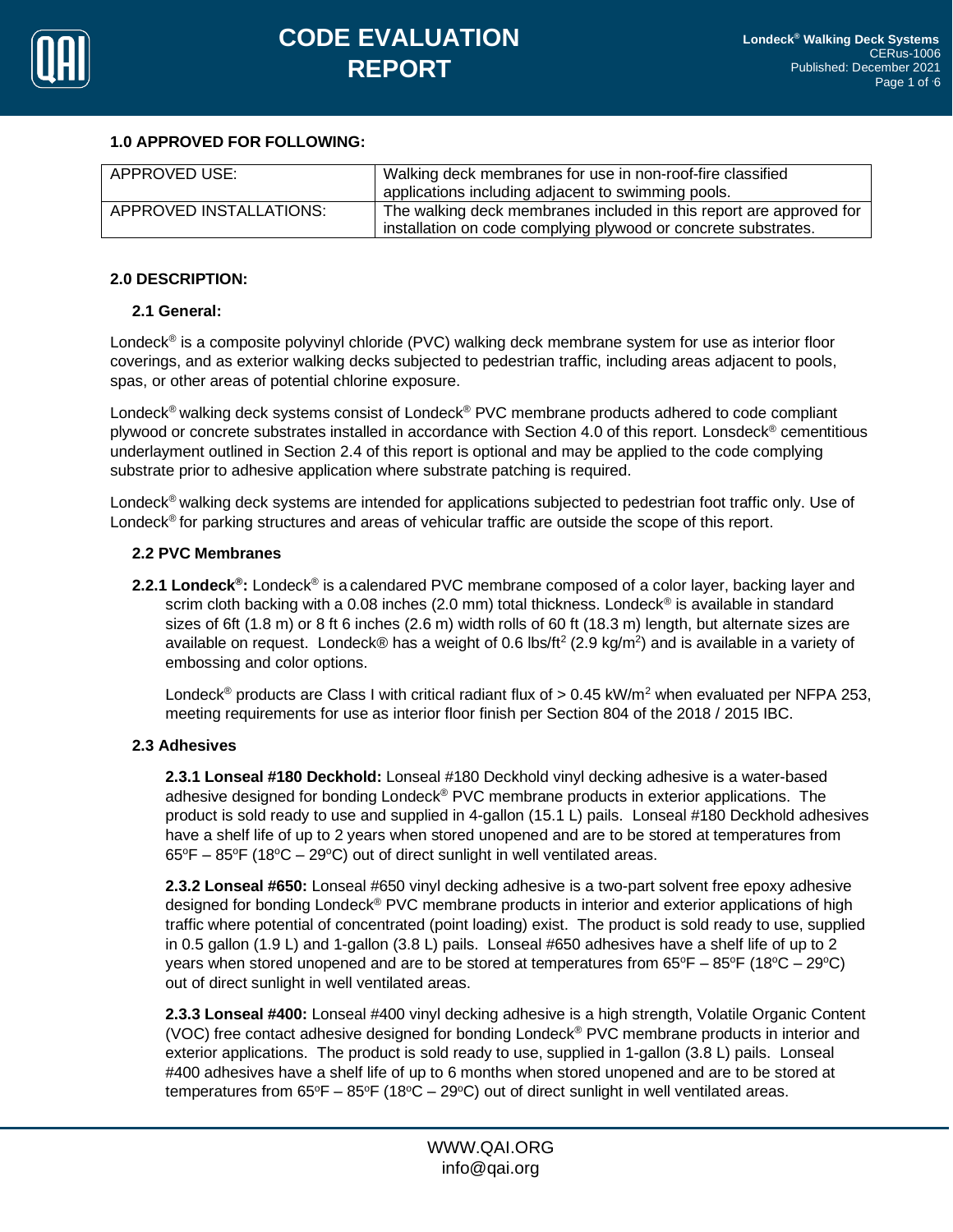

## **2.4 Cementitious Underlayment**

**2.4.1 MAPEI Mapecem® Quickpatch:** Mapecem® Quickpatch is a fast-setting cementitious material used as self-leveling underlayment for installation of Londeck<sup>®</sup> walking deck membrane systems. The product is available in 25-pound (11.3 kg) and 50-pound (22.6 kg) bags, for mixing with water at the jobsite. Mapecem® Quickpatch is for installations at temperatures from 45°F-85°F (7°C-29°C) where temperatures are maintained for a minimum of 4 hours after application of the cementitious underlayment.

## **2.5 Primers**

**2.5.1 MAPEI ECO PRIM Grip™:** ECO Prim Grip™ is a ready-to-use, synthetic resin-based primer with silicate aggregates used to increase adhesion of self-leveling underlayments (MAPEI Mapacem® Quickpatch) to difficult to bond substrates. The product is available in 1-quart (946 mL), 2-gallon (7.57 L) and 4-gallon (15.1 L) options, for jobsite application.

ECO Prim Grip™ is for installations at temperatures from 50°F-95°F (10°C-35°C) where the substrate temperatures are over  $5^{\circ}F$  (2.8 $^{\circ}C$ ) above dew point to prevent condensation between ECO Prim Grip™ and the substrate after application.

ECO Prim Grip™ is not intended for water immersion applications including pools and spas.

**2.5.2 MAPEI Primer T™:** Primer T™ is a magenta-colored, water-based acrylic primer used to increase adhesion of self-leveling underlayment (MAPEI Mapacem® Quickpatch) to nonporous and porous substrates. The product is available in 1-quart (946 mL), 2-gallon (7.57 L) and 4-gallon (15.1 L) options, for jobsite application.

Primer T™ is for installations at temperatures from 50°F-90°F (10°C-32°C) where the substrate temperatures are over 5°F (2.8°C) above dew point to prevent condensation between Primer  $T^M$  and the substrate after application.

## **2.6 Substrates:**

**2.6.1 Wood Sheathing:** Wood sheathing thickness shall be in accordance with the applicable code and be Exposure 1 grade, complying with US Department of Commerce Product Standard PS-1. Installation of the wood sheathing is to be in accordance with the applicable code requirements for anticipated service loads.

**2.6.2 Concrete:** Concrete decks shall be in accordance with the applicable code and be of minimum 3,500 psi (24.1 MPa) compressive strength at 28 days cure time.

## **3.0 DESIGN:**

Londeck<sup>®</sup> systems are non-structural elements approved for use as interior floor coverings, and as exterior walking decks. Use of Londeck<sup>®</sup> does not require professional design but shall be used in applications where wind resistance maximum requirements are as specified in Section 8.1 of this report.

## **4.0 INSTALLATIONS:**

## **4.1 General:**

Installation of Londeck® walking deck membranes must comply with the manufacturer's published installation instructions, this report, and the applicable code(s). Where conflict exists, this report and the applicable code govern.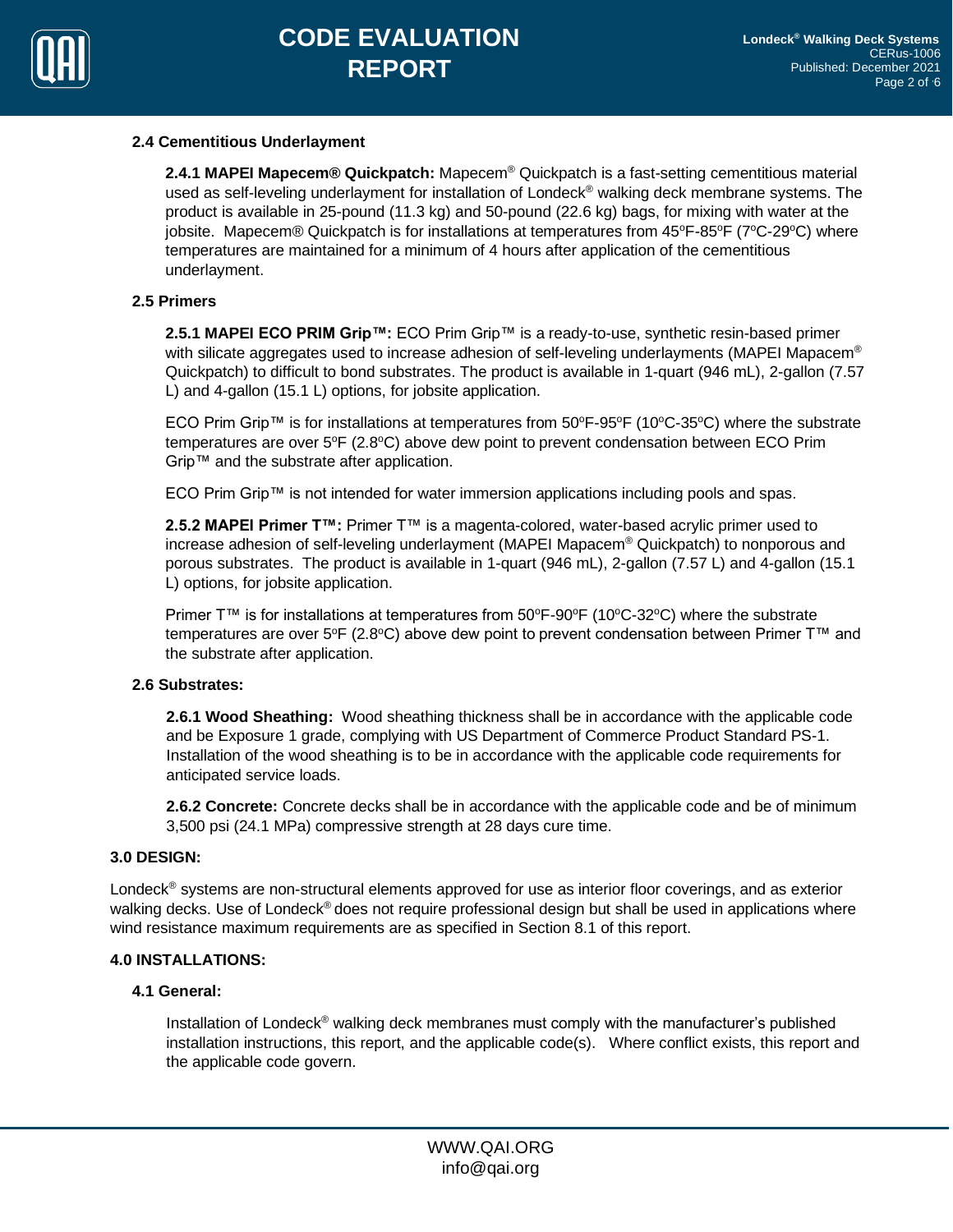

## **4.1.1 Special Inspection:**

Use of Londeck<sup>®</sup> walking deck membrane systems do not require special inspection.

#### **4.2 Substrate:**

Wood sheathing substrates are to be structurally sound and free of rot.

Concrete is to be of < 75% relative humidity when measured per ASTM F2170, with maximum 9 pH measured per ASTM F710 with a moisture vapor emission rate (MVER) of maximum 5 lbs per 1,000 ft<sup>2</sup> (2.27 kg per 92.9 m<sup>2</sup>) per 24-hour period.

All substrates are to be sloped to drain water away from the structure. Substrates are to be clean and free of bond breaking compounds prior to application of adhesives, primers, or cementitious underlayment (where required). Substrate temperatures are to be a minimum 5°F (2.8°C) above the dew point prior to application of primer or cementitious underlayment with measured surface temperature conditions within specifications for the primers and adhesives noted in Section 2 of this report.

## **4.3 Primers and Cementitious Underlayment:**

Where patching of inconsistencies of the substrate are required with the cementitious underlayment including but not limited to joints, fastener heads, and substrate gaps, voids, or damage - the cementitious underlayment outlined in Section 2.4 of this report is to be installed. Prior to installation of the cementitious underlayment, the substrate is to be cleaned and verified per Section 4.2 of this report, following which a primer outlined in section 2.5 of this report can be applied to increase bond strength. The selection of primer for application prior to cementitious underlayment application will depend on site conditions including substrate type and shall comply with the manufacturer's installation instructions.

After application of primer, the cementitious underlayment is applied from 1/16 inches – 3 inches (1.5  $mm - 76$  mm) thickness to form a smooth surface for application of the Londeck<sup>®</sup> walking deck membrane.

## **4.4 Adhesives:**

Depending on the substrate type, the adhesives outlined in Section 2.3 of this report are to be applied in accordance with the manufacturer's installation instructions. The adhesive is to be applied uniformly over the substrate surface before the installation of the Londeck<sup>®</sup> walking deck membrane.

#### **4.5 Walking Deck Membrane:**

Following the adhesive application, the Londeck<sup>®</sup> membrane is be to laid into the adhesive avoiding the trapping of air bubbles, and all wrinkles removed. A three-section roller of minimum 100 lbs (45 kg) weight is rolled in both directions to ensure uniform embedment of the Lonsdeck<sup>®</sup> membrane into the underlying adhesive layer. A second roller pass should be done after 2-3 hours.

For exterior applications, all seams shall be a minimum 1-1/2 inches (38 mm) wide overlap weld along membrane edges and ends. For interior installations, all seams must be heat or chemically welded. All seams are to be welded by qualified installers in accordance with the manufacturer's installation instructions.

The walking deck system should be cured for a minimum of 24 hours before subjected to light foot traffic, and a minimum of 72 hours before subjecting to heavy foot traffic and furnishing placement.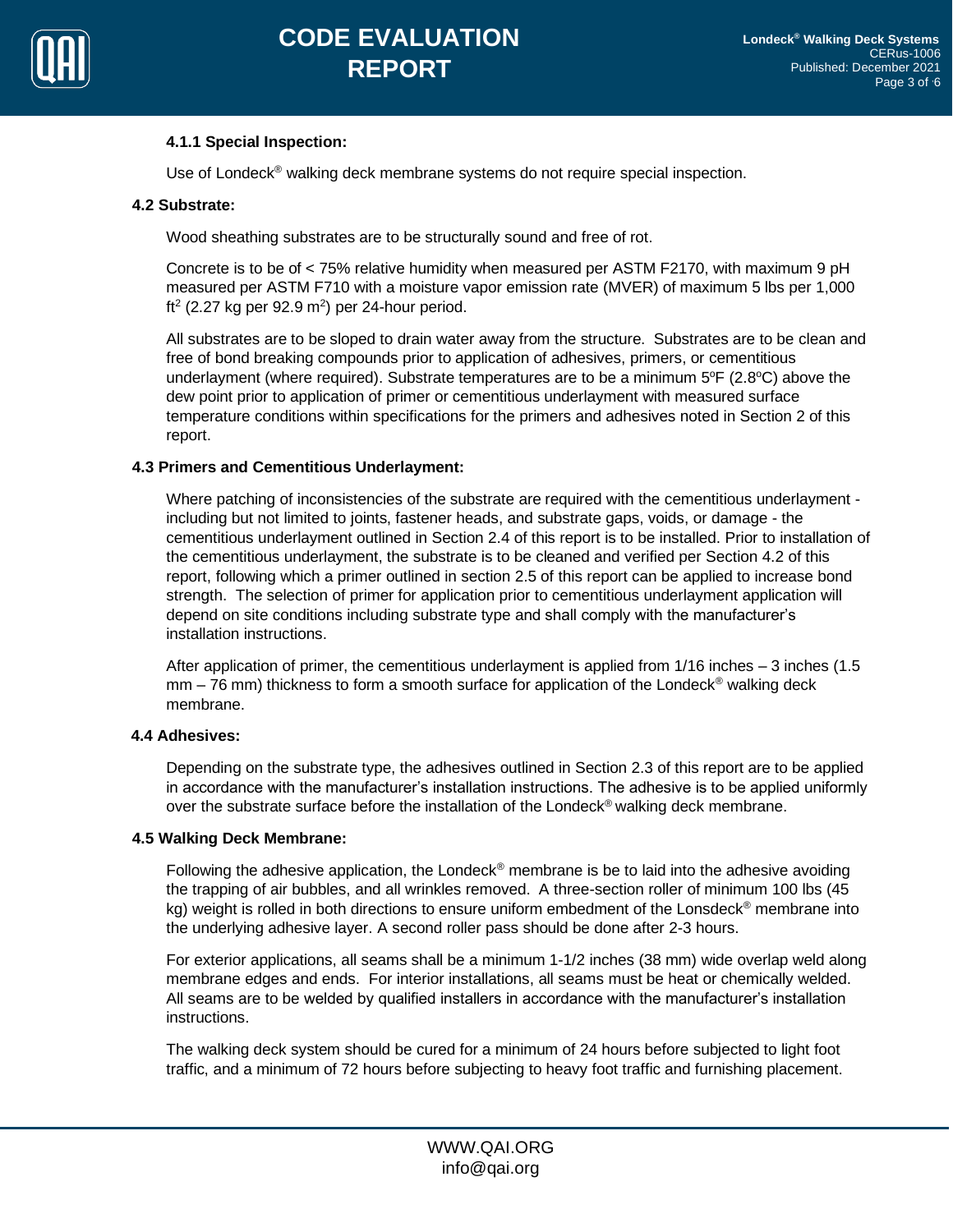

# **CODE EVALUATION REPORT**

## **5.0 LIMITATIONS**

- Installation of Londeck<sup>®</sup> walking deck systems are to comply with the applicable codes, this report, and the manufacturer's installation instructions.
- Use of the Londeck<sup>®</sup> walking deck systems are limited to pedestrian traffic. Use in areas subject to vehicular traffic is outside the scope of this report.
- Londeck<sup>®</sup> walking deck systems are intended for use in areas subject to wind pressures not exceeding design pressure resistance ratings detailed in Section 8.1 of this report.
- Londeck<sup>®</sup> walking deck membrane systems are only to be used in non-roof-fire classified applications.
- Londeck<sup>®</sup> are manufactured in Tsuchiura-shi, Japan with inspections performed by QAI Laboratories.

## **6.0 SUPPORTING INFORMATION:**

The following data has been evaluated for Londeck® walking deck membrane assemblies:

- $\circ$  Data outlining compliance for critical radiant flux of floor coverings per ASTM E648.
- o Data outlining compliance for use as a walking deck per ICC-ES AC39.
- o Wind uplift testing per FM 4474.

## **7.0 MARKING:**

Londeck® products are labeled as shown in Figure 1 below.



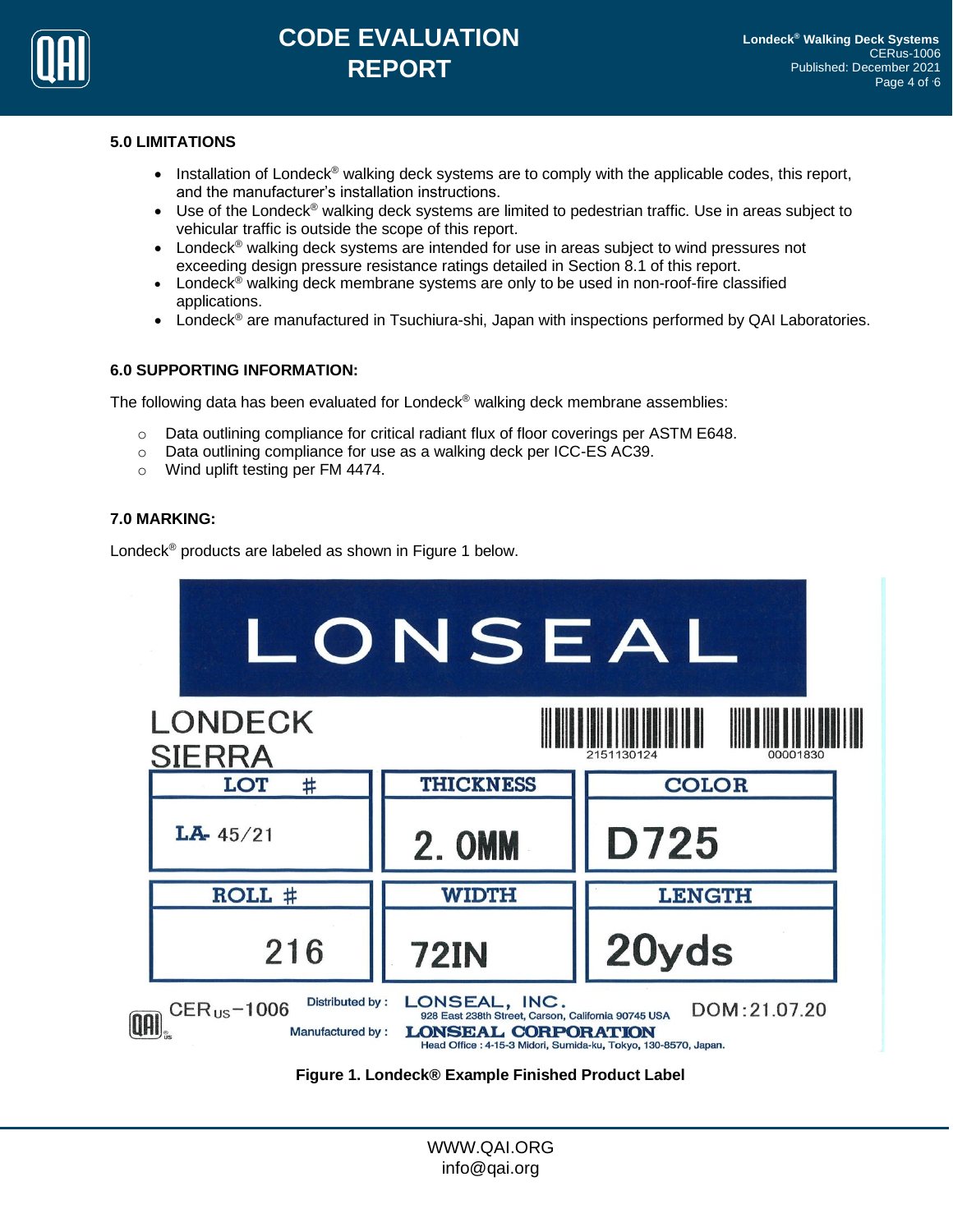

## **8.0 RESULTS / RATINGS AND DETAILS:**

## **8.**1 **WIND UPLIFT RESISTANCE RATINGS:**

| Substrate             | Wood Sheathing                  |            | Concrete      |            |  |
|-----------------------|---------------------------------|------------|---------------|------------|--|
| Primer                | N/A                             | N/A        | N/A           | N/A        |  |
| Cementitious Underlay | Mapseam <sup>®</sup> Quickpatch |            |               |            |  |
| Adhesive              | #180 Deckhold                   | #650 Epoxy | #180 Deckhold | #650 Epoxy |  |
| Membrane              | Londeck $^\circledast$          |            |               |            |  |
| Uplift Resistance     | 45 psf                          | 45 psf     | 90 psf        | $250$ psf  |  |